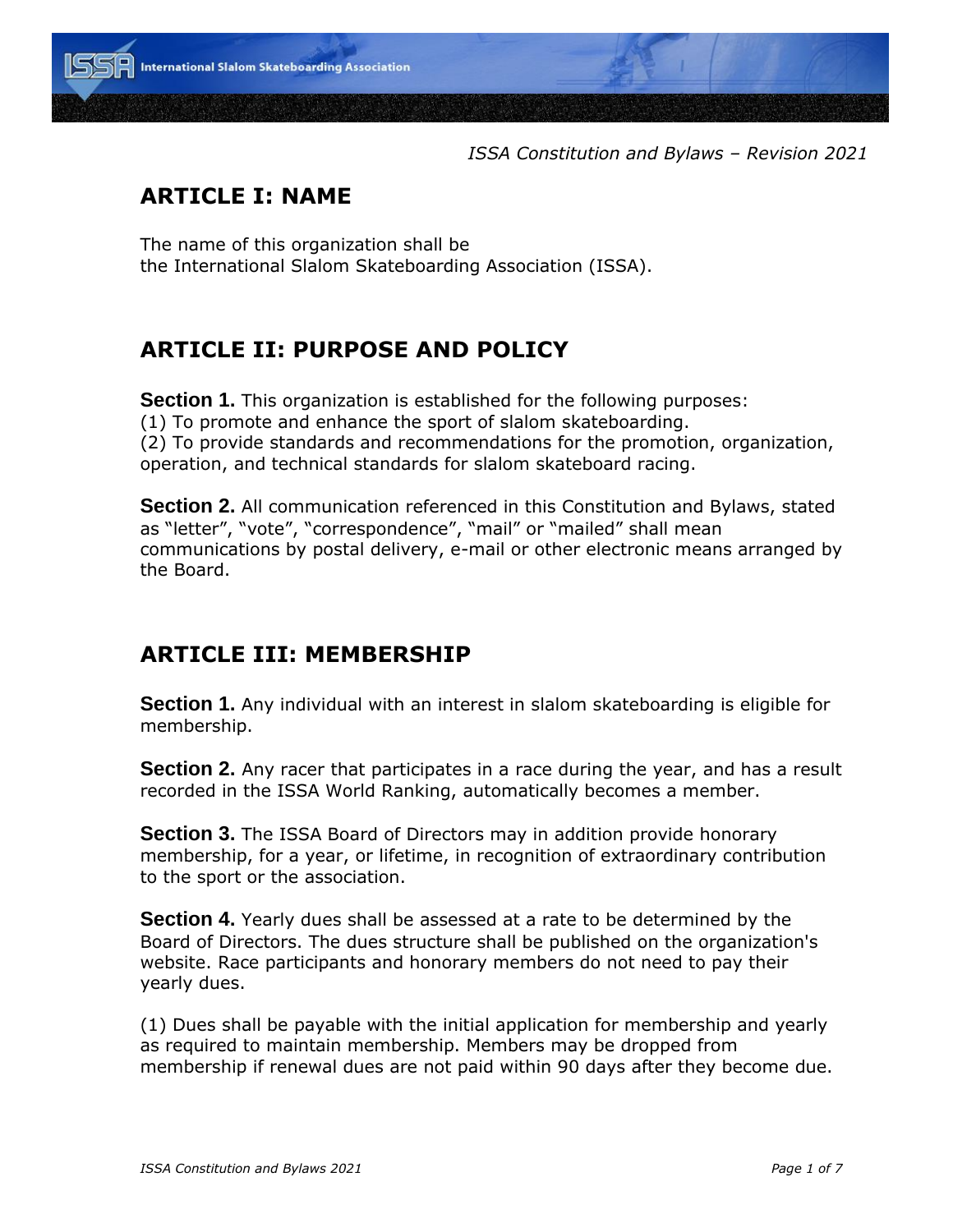(2) Currently there is a single individual class of membership. Several different classes, such as family, student or organization may be established by the Board of Directors in the future with appropriate dues structures.

**Section 3.** Any member who acts to bring the organization or its membership into disrepute may be expelled by two-thirds vote of the Board of Directors.

**Section 4.** Each individual member shall have 1 (one) vote.

## **ARTICLE IV: OFFICERS**

**Section 1.** The ISSA Board of Directors shall be comprised of 7 Elected Officers. Positions within the Board shall be a President, Vice-president, Secretary, and Treasurer. The position of Treasurer may however be assigned to an individual of confidence outside of the voting Board of Directors. In addition, positions of Regional Directors may be established if deemed desirable by the Board of Directors. Only the Elected Officers however, shall comprise the voting pool of the Board of Directors.

**Section 2.** Officers and all other Directors, if any, shall be elected for a two-year term.

**Section 3***.* Any vacancy occurring in an office prior to the next election may be filled for the unexpired term by appointment by the President, with the approval of a majority vote of the remaining members of the Board of Directors. The BOD may also choose to leave the position(s) vacant until the end of the term.

**Section 4.** Any officer with outside interests that may appear to conflict with any organization issue under consideration shall identify that interest and be excused from voting on the issue.

**Section 5.** The duties of the officers are:

**President**: To preside at all meetings of the organization; sign checks in the absence of the Treasurer; have general supervision over the activities of the organization; prepare a draft plan of goals to be accomplished in the year for publication by the Board of Directors.

**Vice-President**: To perform all the duties of the President in case of the latter's absence or disability; oversee the activities of the Standing Committees; perform special assignments as may be deemed necessary by the President.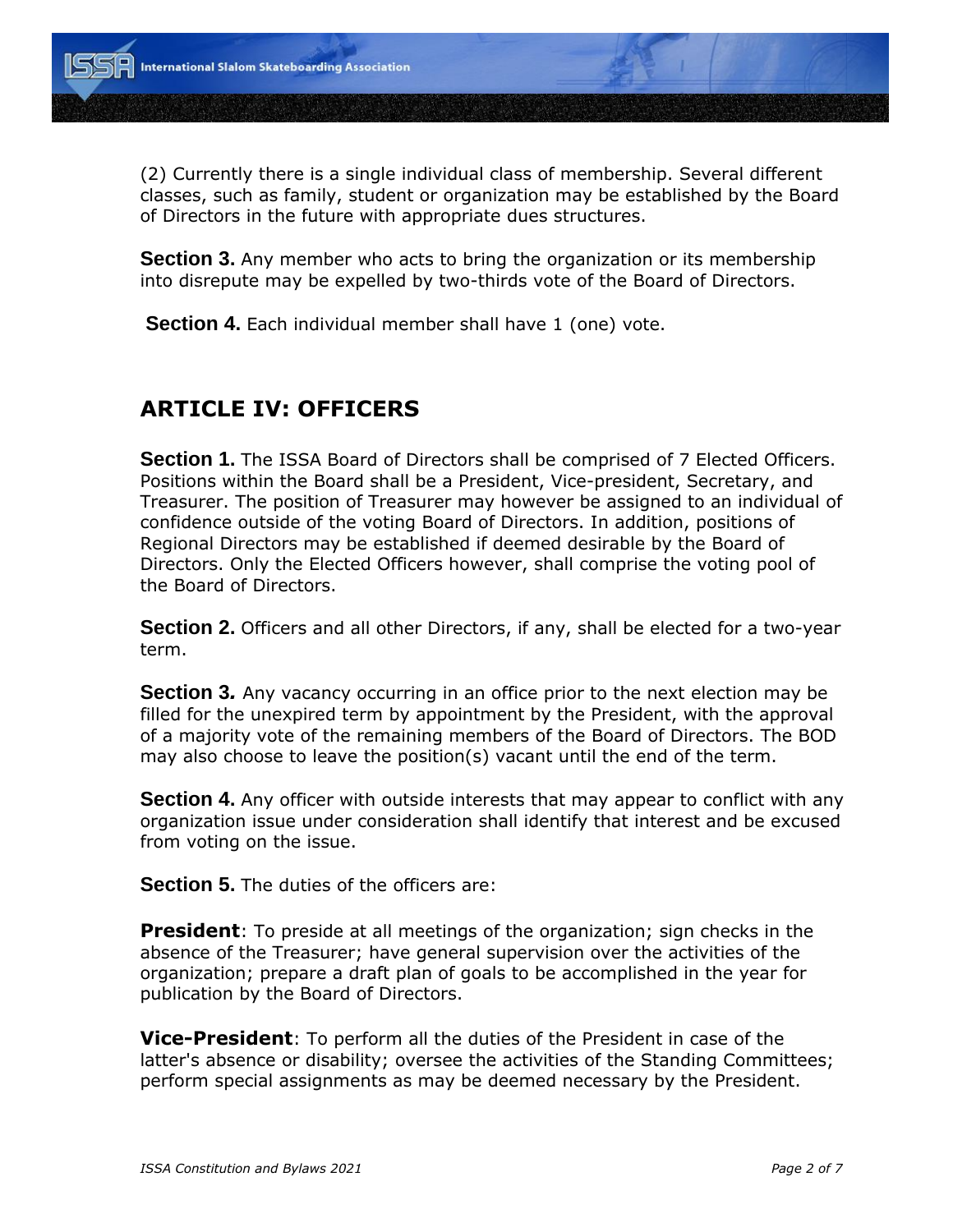**Secretary:** To take minutes of all meetings including those of the Board of Directors; be responsible for official correspondence; maintain the permanent membership and other non-financial records of the organization; accept, validate, count votes cast and provide all election results to the Board of Directors.

**Treasurer:** To receive and deposit all monies in a bank or banks as designated by the Board of Directors, disburse funds as ordered by the Board of Directors; maintain the financial accounts of the organization and submit status reports as requested; submit a financial report to the members at the conclusion of the year; maintain the permanent financial records of the organization.

#### **ARTICLE V: BOARD OF DIRECTORS**

**Section 1.** The officers of the organization and the elected Board Members shall constitute a Board of Directors, established to assist in furthering the aims of the organization. The President of the organization shall preside as Chairperson of the Board of Directors.

**Section 2.** Meetings of the Board of Directors shall be held quarterly, as a minimum, and as scheduled by the President. Special meetings of the Board of Directors may be held when requested by twenty or more members or three or more members of the Board of Directors.

**Section 3.** The presence in person (or via electronic participation on the established electronic meeting forum) of a majority of its members shall constitute a quorum at any meeting of the Board of Directors.

**Section 4.** The Board of Directors shall make all decisions regarding the business and affairs of the organization, and set policy as may be required, except on those issues presented to the membership as a whole for vote. They shall keep the membership informed of their actions through publication on the ISSA website and in other media, or forums as deemed necessary.

#### **ARTICLE VI: NOMINATIONS AND ELECTIONS**

**Section 1.** Any member in good standing is eligible to run for office. The member should submit a statement giving background and qualifications for the office desired.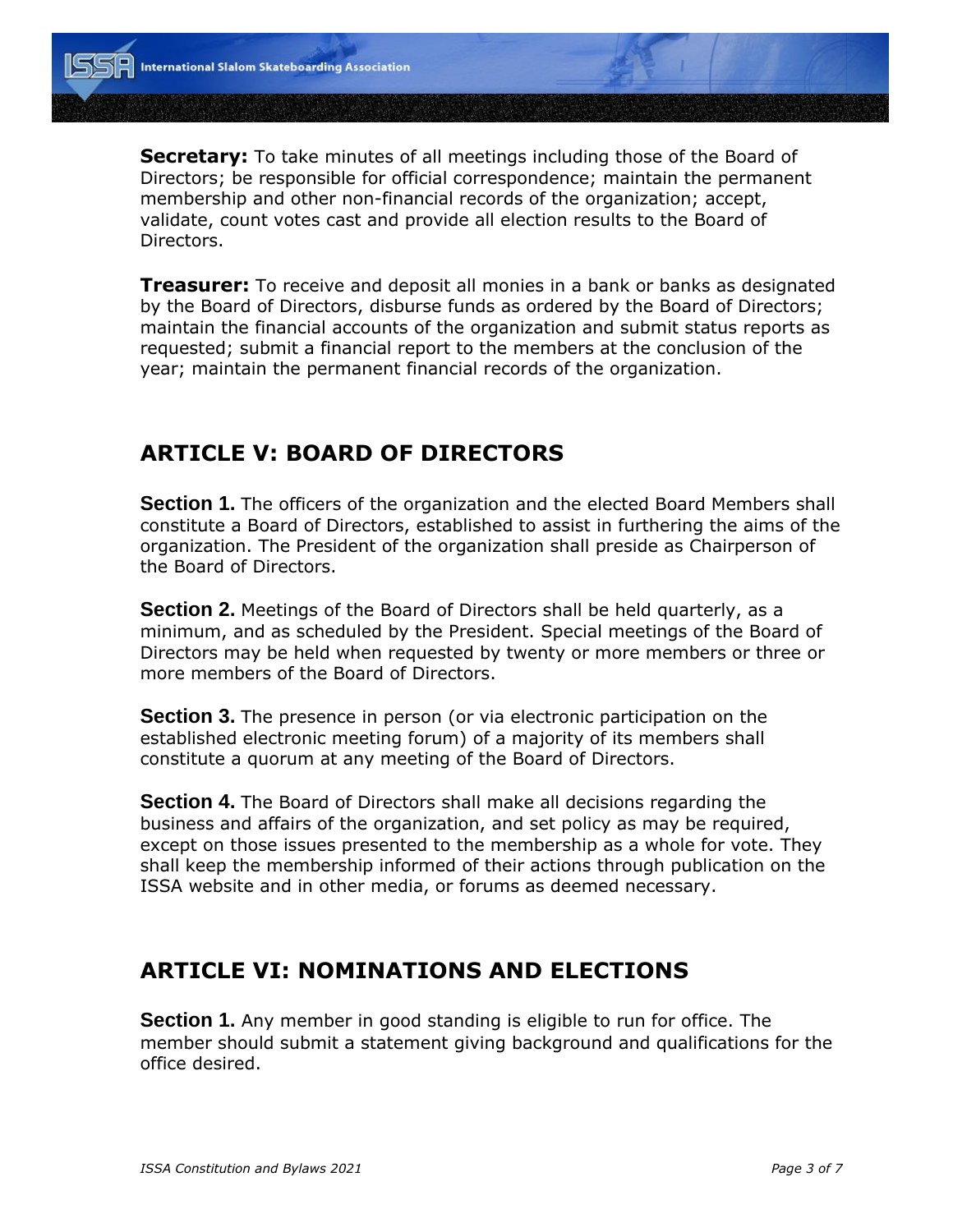Nominations are to be received by the Secretary before September  $30<sup>th</sup>$  of each election year. Each statement shall be acknowledged when received. Nominations by petition may also be made. The petition shall be signed by at least three members, and have the approval of the candidate proposed. Nominating petitions shall also include a statement of background and qualifications for the office desired. Summaries of these statements and candidate position comments shall be made available prior to the commencement of the voting and shall be published on the ISSA website by October 31st of each election year.

**Section 2.** The voting period shall start no later than November 15 and end no later than December 15 of the election year. Results shall be published on the ISSA website(s) after the vote count and not later than December 31st. The newly-elected officers shall assume their responsibilities January 1st.

**Section 3.** Election of each officer shall be by a majority of votes cast.

#### **ARTICLE VII: MEETINGS AND VOTING**

**Section 1.** Because of the widespread physical locations of the members it is not practical to schedule regular in-person meetings of the entire membership. Instead, online meetings for information and discussions shall be the preferred method for meetings of the entire membership. These should be open to registered members upon prior registration. Special meetings may, however, be held in conjunction with major events in the slalom skateboarding world.

**Section 2.** Elections may be held on matters of major importance. Ballots shall be notified to all members. Voting shall be by return mailing of the ballot or by email to the Secretary or by voting on the website. A simple majority of votes cast shall indicate approval or disapproval of the matter submitted to the membership and shall represent the decision of the entire membership.

#### **ARTICLE VIII: COMMITTEES**

**Section 1.** Standing committees may be established by the President as approved by a simple majority of the Board of Directors. Chairpersons shall be appointed by the President with a simple majority approval of the Board of Directors.

**Section 2.** Ad hoc committees to further the affairs of the organization may be appointed by the President as may be desirable.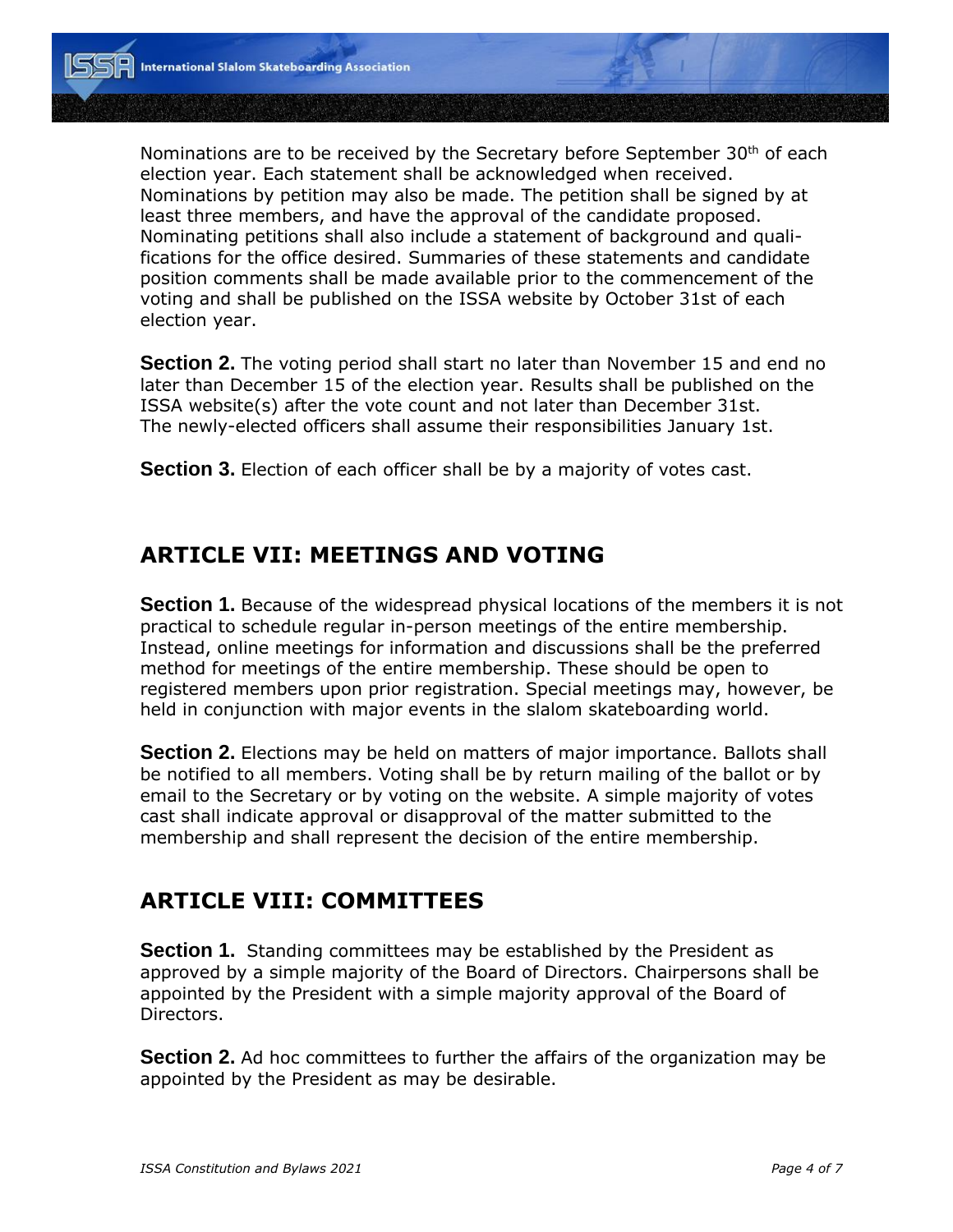## **ARTICLE IX: PUBLICATIONS**

**Section 1.** Publications of the ISSA must be approved by an officer or a member of the Board of Directors.

## **ARTICLE X: INTERNET COMMUNICATIONS**

**Section 1.** The ISSA Board of Directors shall maintain an Internet website that shall include, but not be limited to, identification and contact information of officers and committee chairmen, a channel for transfer of information and education concerning slalom skateboarding. The website shall also provide the means to allow members to vote in all elections. Other information gathering and dissemination techniques online may be used as appropriate.

**Section 2.** The President shall be responsible for ISSA website content and shall forward all election votes cast on the website to the Secretary in a timely manner.

**Section 3.** The Treasurer shall provide the funds to cover reasonable Internet services provider expenses.

**Section 4.** Any funds received by the Webmaster from advertisers, if any, or members or non-members shall be forwarded to the Treasurer.

#### **ARTICLE XI: PARLIAMENTARY AUTHORITY**

The conduct of this organization shall be governed by Robert's Rules of Order. In case of any conflict with the Constitution and Bylaws, the Constitution and Bylaws shall take precedence.

## **ARTICLE XII: AMENDMENTS**

**Section 1.** Any member may submit a proposed amendment to these Bylaws to the Secretary for consideration by the Board of Directors for submission to the membership for vote. If rejected, the submitting member shall receive a written reply giving the reasons for the Board's action.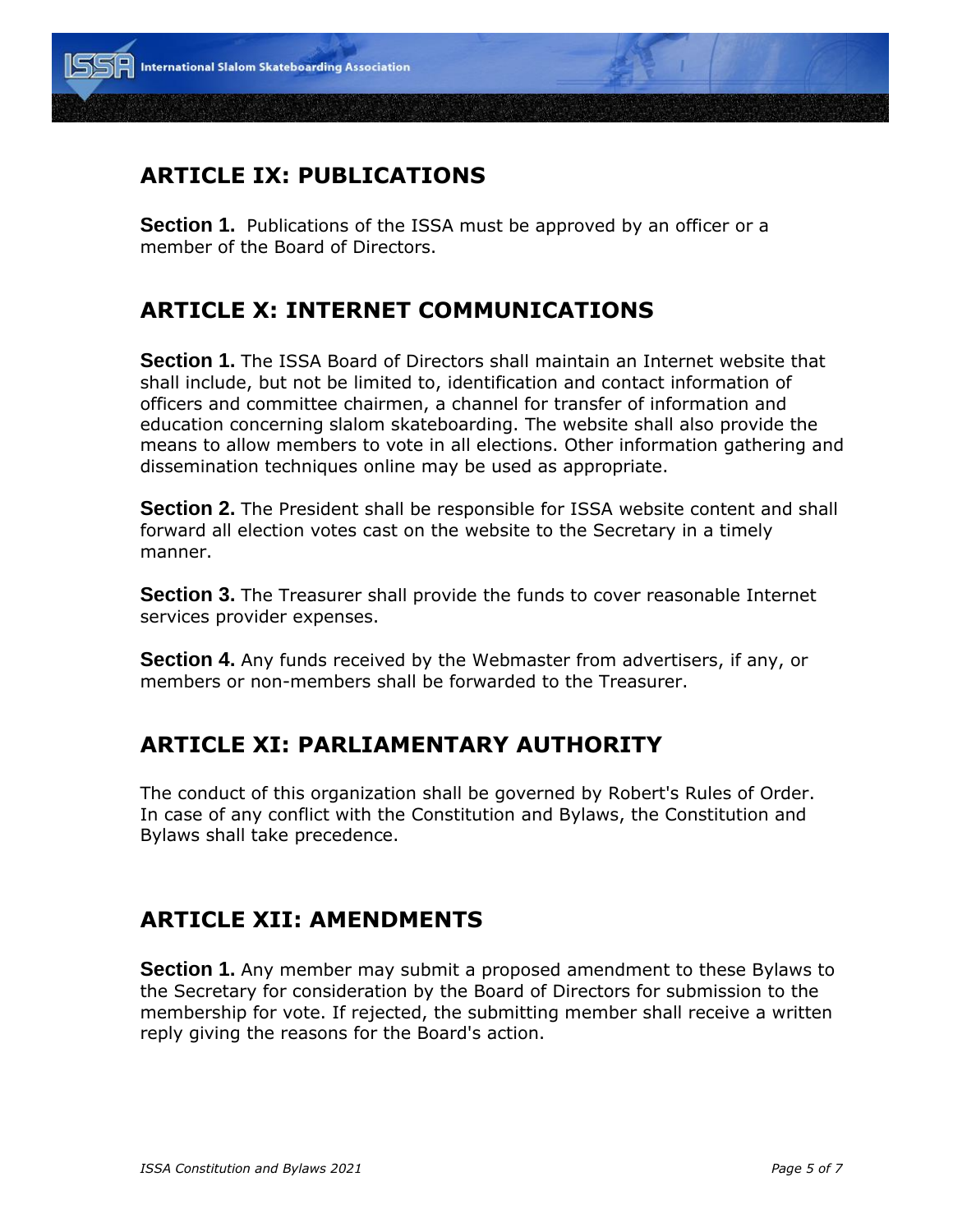**Section 2.** Upon approval by the Board of Directors, a proposed amendment shall be submitted to a vote of the membership by identical means as prescribed for officer elections.

**Section 3.** An amendment shall become effective when approved by a two-thirds majority of member votes cast.

## **ARTICLE XIII: DISSOLUTION**

**Section 1.** If circumstances warrant, the Board of Directors may submit a resolution to dissolve the organization to a vote of the membership. Voting may be by return mailing of the resolution or by email to the Secretary or by voting on the website. Approval shall be by a two-thirds majority of votes cast.

**Section 2.** The resolution to dissolve must include a disposition of the assets of the organization. Proceeds from any disposition of assets shall be used to offset any outstanding organization debt. If no debts are outstanding, assets shall be attributed to the project, the association or to the person, that is deemed to make the best out of it in the interest of the international skateboarding slalom community. Under no circumstances shall these assets be used for the personal benefit of the officers or any individual member or selected group of members.